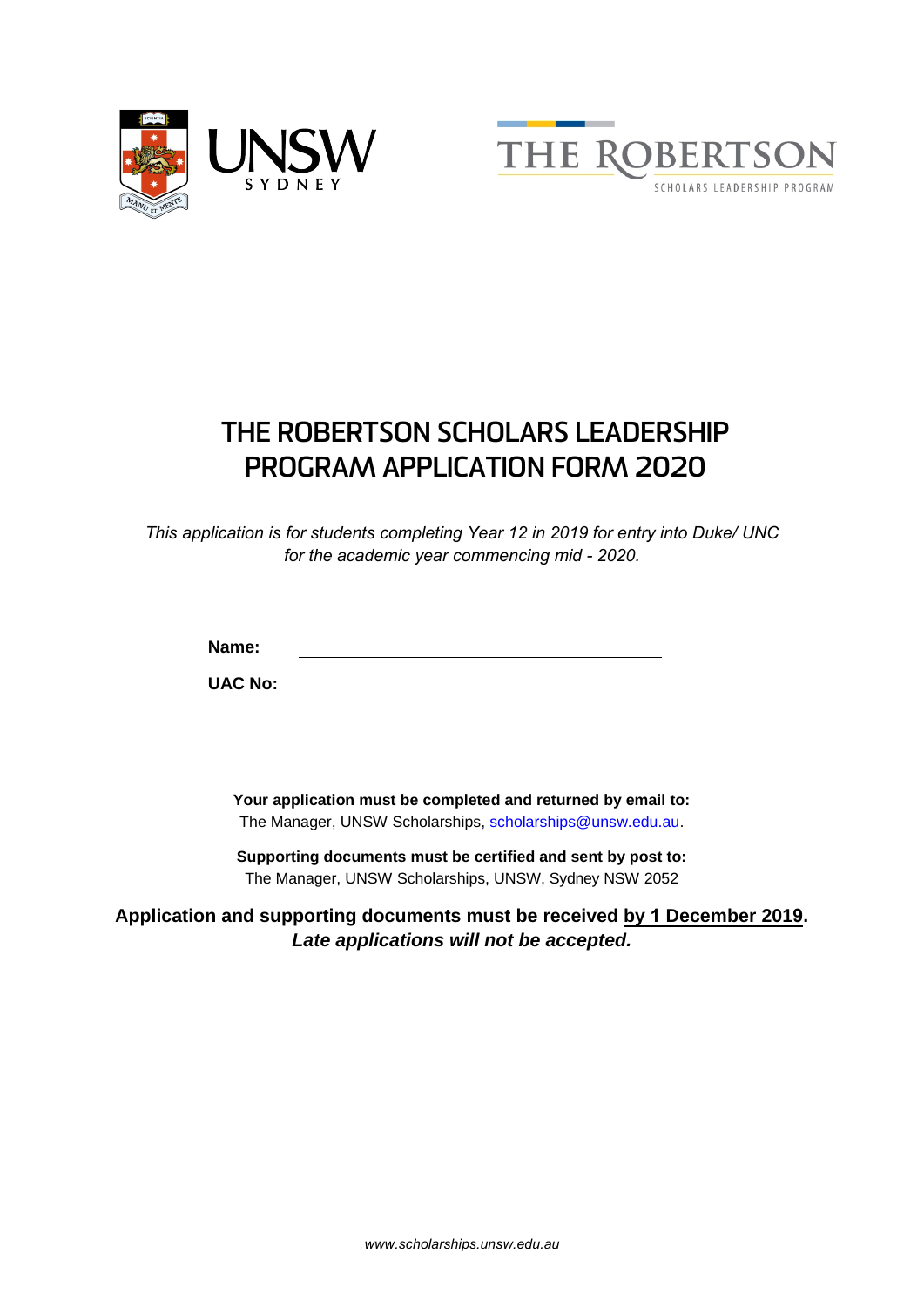



#### **APPLICATION FORM 2020**

#### Application Checklist

You must correctly fill out this Application Form and include all documents as requested. *Incomplete applications will not be considered.*

#### *Please tick documents attached:*

- □ Application Form Page 2 Checklist and Privacy & Declaration Form Do not send original records or
- $\Box$  | Application Form Page 3 Personal Details
- $\Box$  Application Form page 4 Leadership Profile
- $\Box$  | Application Form page 5 Year 12 Subjects Taken
- $\Box$  Application Form page 6 Question 1 Leadership
- $\Box$  Application Form page 7 Question 2 Character
- $\Box$  Application Form page 8 Question 3 Intellectual Curiosity & Innovation
- Application Form page 10 Referee Letter 1 *(to be provided separately)*
- Application Form page 11 Referee Letter 2 *(to be provided separately)*
- Certified copy of Birth Certificate and proof of Australian citizenship or permanent residency (if not born in Australia)
- Certified copy of your academic records (Year 11 & 12 results). For non UAC candidates - Certified copy of your IB or Cambridge Final Exam Results

certificates. Send only copies that have been certified by a J.P, a solicitor, or your school principal.

Do not send a CV. UNSW Scholarships will not return any documents submitted as part of your application. All pages should be A4 size.

If you have any queries regarding your eligibility or how to apply, please go to [www.scholarships.unsw.edu.au](http://www.scholarships.unsw.edu.au/) and search for details of this scholarship.

#### Privacy & Declaration Form

The information requested in this application form and your academic record will be used for the purposes of assessing your application for the Robertson Scholars Leadership Program for which you are applying.

Personal recommendations from the referees you have named are obtained on the strict understanding that they are confidential, and you may not have access to those reports through UNSW Scholarships or the Robertson Scholars Leadership Program. Applicants shall agree to UNSW Scholarships and the Robertson Scholars Leadership Program obtaining academic results from organisations such as UAC, if necessary to assess their application.

Applicants shall agree to co-operate with any publicity of the scholarship. Such publicity may include material provided with your application, photographs and interviews with scholarship recipients.

- $\Box$ *I have read and understood the regulations for The Robertson Scholars Leadership Program and agree to abide by them.*
- O) *I also understand that I must commence a Common Application for Admission to either or both Duke University or the University of North Carolina at the same time as submitting an application for the Robertson Scholars Leadership Program Scholarship.*
- 0 *If I become a Shortlisted Applicant I will complete all required Standard Testing (SAT or ACT) exams if I have not already completed them as part of the admission process.*
- $\Box$ *I understand if I become a Shortlisted Applicant I will have to attend an interview in person in Sydney (approximately March/ April 2020).*

I, and the above conditions in respect of this scholarship application.

Signed Date: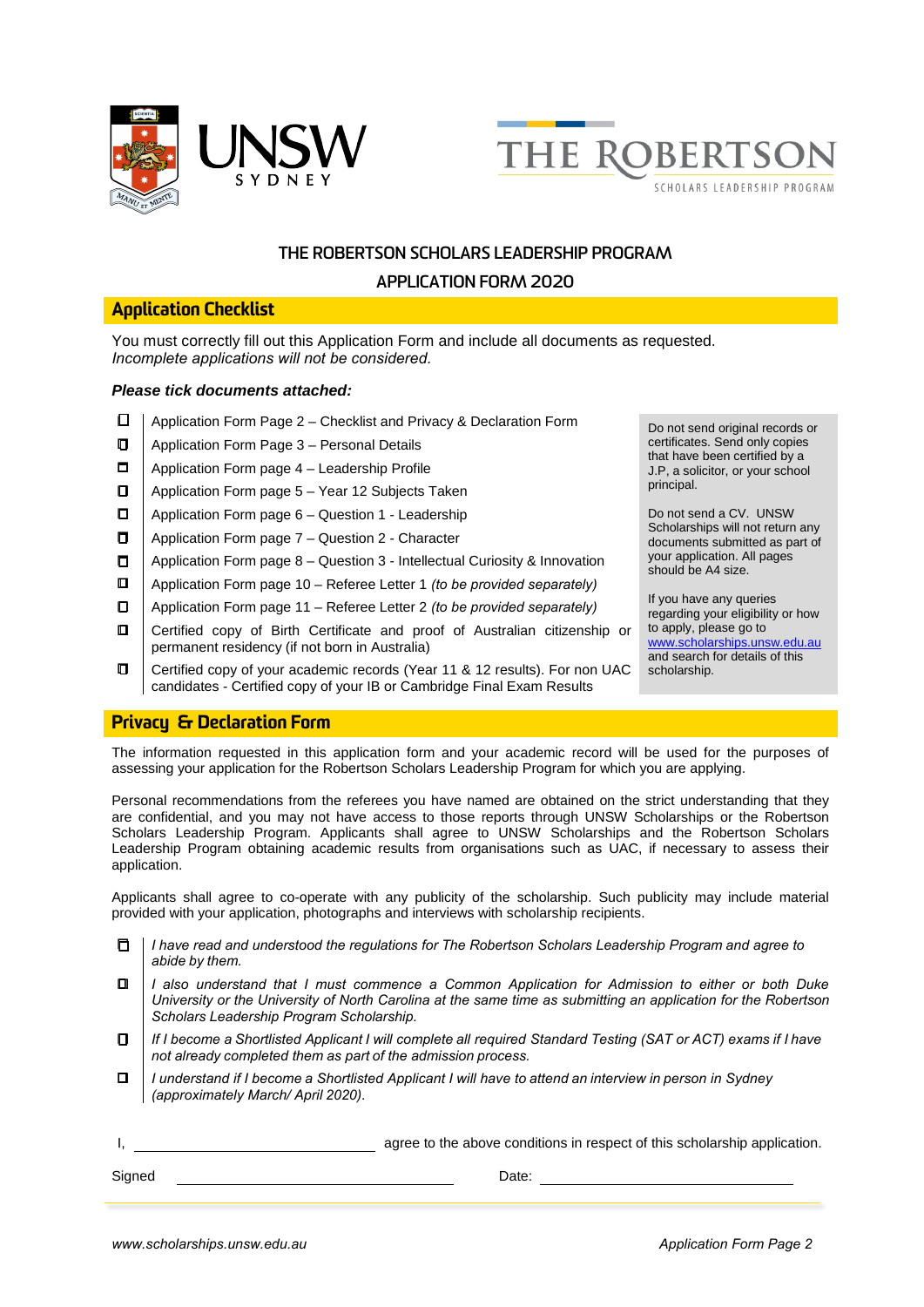



# **THE ROBERTSON SCHOLARS LEADERSHIP PROGRAM APPLICATION FORM 2020**

|                                                    | <b>First Name:</b>  |                                                      |  |
|----------------------------------------------------|---------------------|------------------------------------------------------|--|
|                                                    | <b>Middle Name:</b> |                                                      |  |
| Gender: <sub>[FF]</sub><br>1M                      | Citizenship:        |                                                      |  |
|                                                    |                     |                                                      |  |
|                                                    |                     |                                                      |  |
|                                                    | State:              | Postcode:                                            |  |
|                                                    | Mobile:             |                                                      |  |
|                                                    |                     |                                                      |  |
|                                                    |                     |                                                      |  |
|                                                    |                     |                                                      |  |
|                                                    |                     |                                                      |  |
|                                                    | Departure Date (1): |                                                      |  |
|                                                    |                     |                                                      |  |
|                                                    |                     |                                                      |  |
| <b>High School Address (2):</b><br>Entry Date (2): |                     |                                                      |  |
|                                                    |                     |                                                      |  |
|                                                    |                     |                                                      |  |
| ◘                                                  | $\Box$              | □<br><b>Both</b>                                     |  |
|                                                    | $\Box$ Duke         | □<br>  UNC                                           |  |
| <b>Duke Major:</b>                                 |                     |                                                      |  |
| <b>UNC Major:</b>                                  |                     |                                                      |  |
|                                                    | <b>Duke</b>         | Departure Date (2):<br>  UNC<br>If both, preference: |  |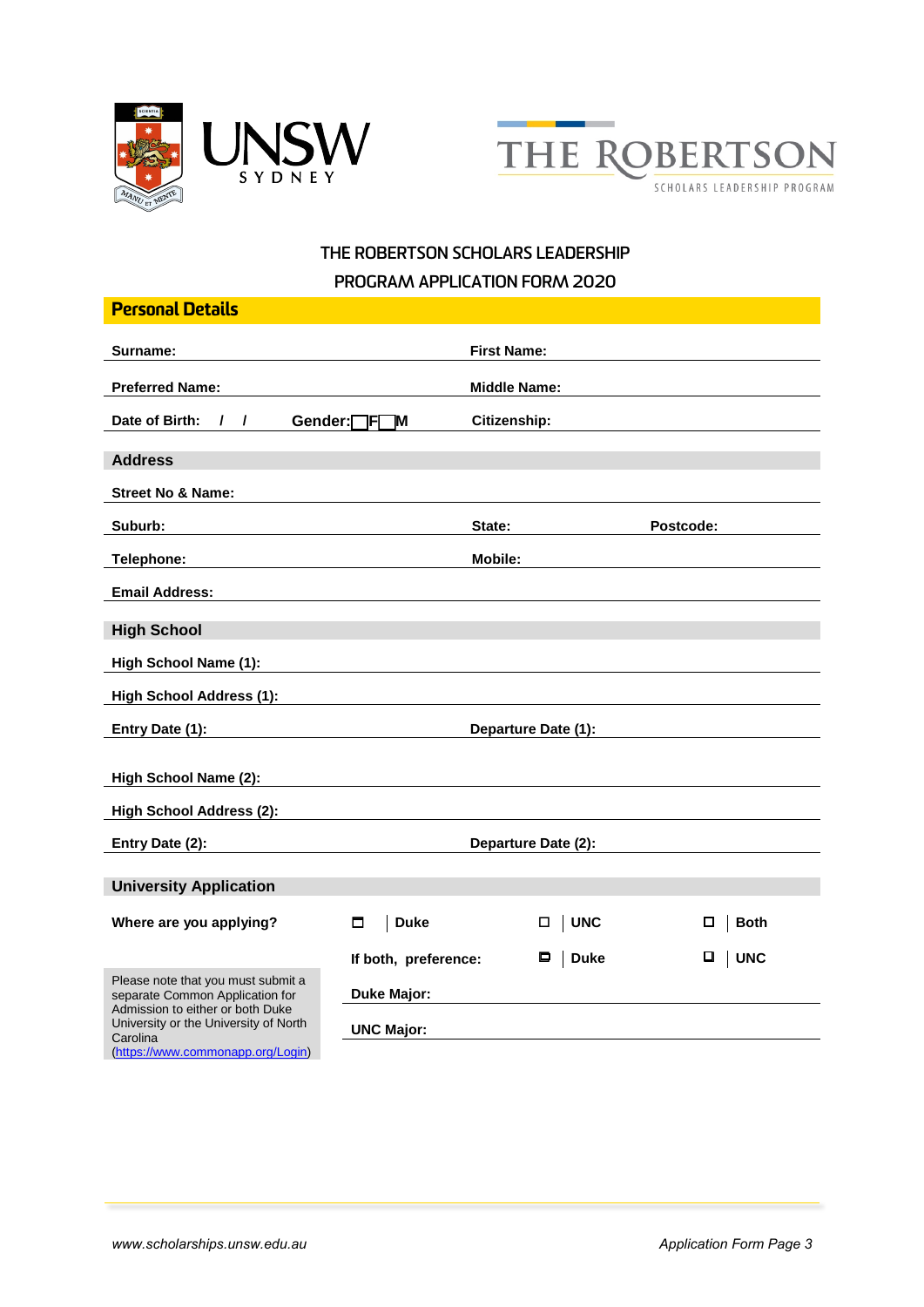



#### **PROGRAM APPLICATION FORM 2020**

#### Leadership Profile

**List all leadership positions you have held at school, in your workplace or in your community (listed in descending order of importance to you).**

| <b>Dates</b> | <b>Leadership Role</b> | HS<br>Y/N | Workplace<br>Y/N | <b>Community</b><br>Y/N |
|--------------|------------------------|-----------|------------------|-------------------------|
|              |                        |           |                  |                         |
|              |                        |           |                  |                         |
|              |                        |           |                  |                         |
|              |                        |           |                  |                         |
|              |                        |           |                  |                         |

**Provide details of your involvement and achievements in extra-curricular and cultural activities (eg. Duke of Edinburgh, debating, music, dance, sporting, clubs & societies) (listed in descending order of importance to you).**   $\overline{1}$  $\overline{1}$ 

| <b>Dates</b> | <b>Details of Activity</b> | Hrs/Wk | Wks/Yr |
|--------------|----------------------------|--------|--------|
|              |                            |        |        |
|              |                            |        |        |
|              |                            |        |        |
|              |                            |        |        |
|              |                            |        |        |

**Provide details of your involvement in charity work or volunteer programs at school or in the wider community (listed in descending order of importance to you)**

| <b>Dates</b> | <b>Details of Activity</b> | Hrs/Wk | Wks/Yr |
|--------------|----------------------------|--------|--------|
|              |                            |        |        |
|              |                            |        |        |
|              |                            |        |        |
|              |                            |        |        |
|              |                            |        |        |

**Provide details of any work experience that you have undertaken (listed in descending order of importance to you)**

| <b>Dates</b> | <b>Work Experience</b> | Hrs/Wk | Wks/Yr |
|--------------|------------------------|--------|--------|
|              |                        |        |        |
|              |                        |        |        |
|              |                        |        |        |
|              |                        |        |        |
|              |                        |        |        |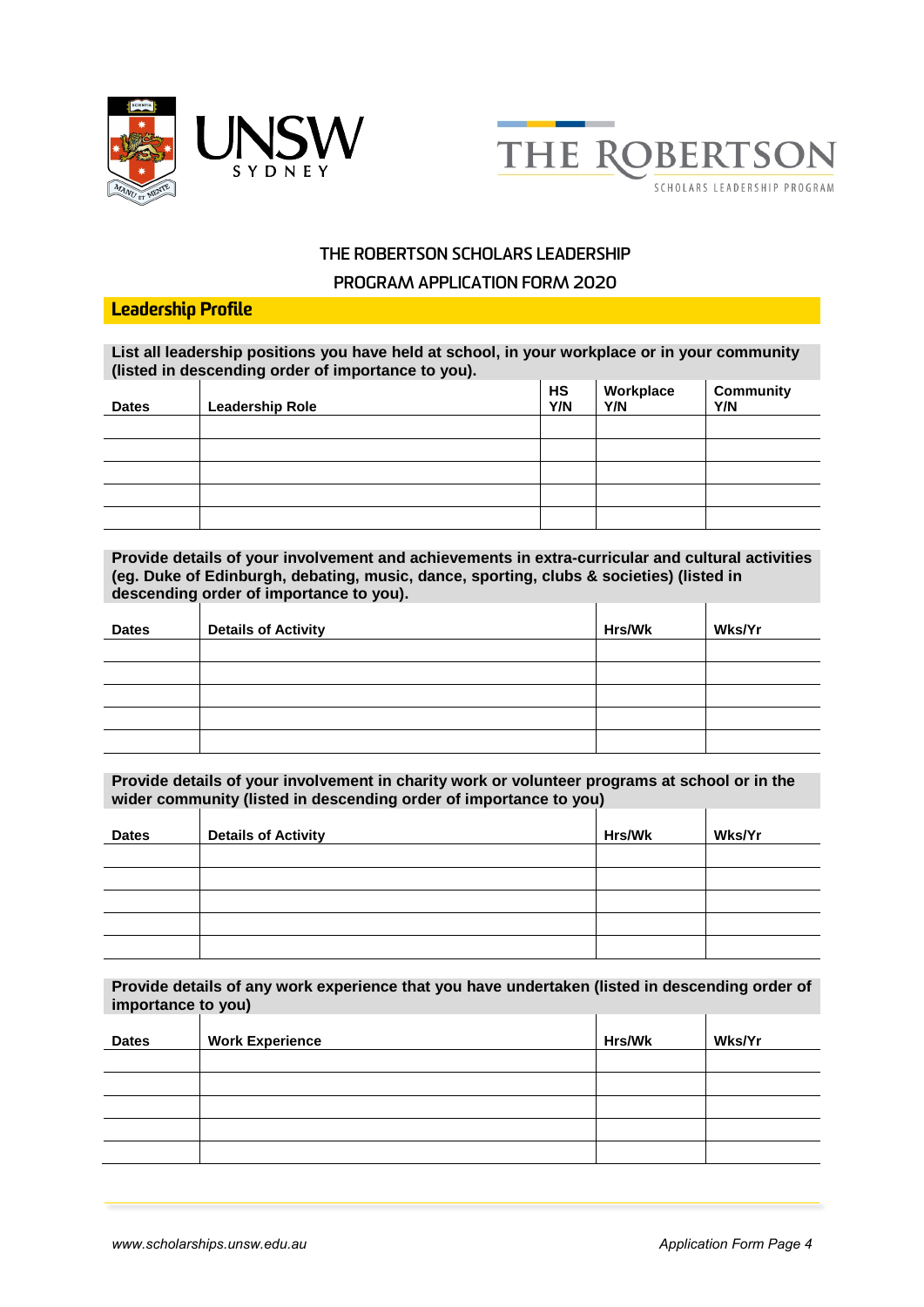



#### **PROGRAM APPLICATION FORM 2020**

#### Year 12 Subjects Taken

A certified copy of your academic records (Year 11 & 12 results) must be forwarded to The Manager, UNSW Scholarships, UNSW, Sydney NSW 2052 **by 1 December 2019**.

UNSW will obtain your Year 12 ATAR results from UAC where possible. Interstate, IB and Cambridge candidates must forward a certified copy of their results to UNSW Scholarships as soon as they are received.

#### **List your Year 12 Subjects below**

| Level        | <b>Trial HSC Mark/IB Score</b> |
|--------------|--------------------------------|
| E.g. 2 Units | E.g. 95/100                    |
|              |                                |
|              |                                |
|              |                                |
|              |                                |
|              |                                |
|              |                                |
|              |                                |
|              |                                |
|              |                                |
|              |                                |
|              |                                |
|              |                                |
|              |                                |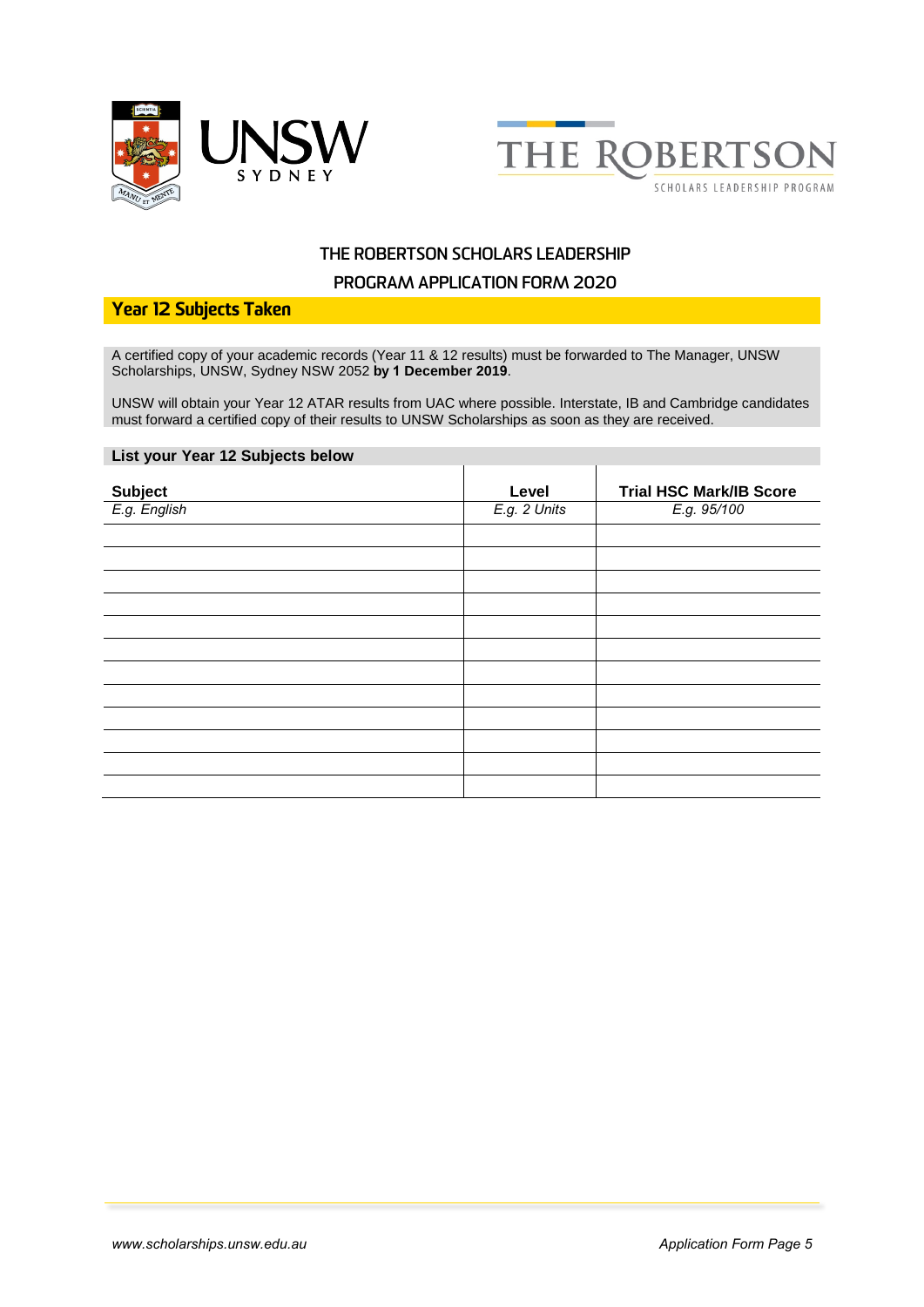



**PROGRAM APPLICATION FORM 2020**

Question 1 - Leadership

*Please limit your response to no more than 500 words.*

**Describe a time you made an impact on a group or community. In what ways did you successfully engage others to accomplish the shared goal? How would you describe your leadership role in this endeavour?**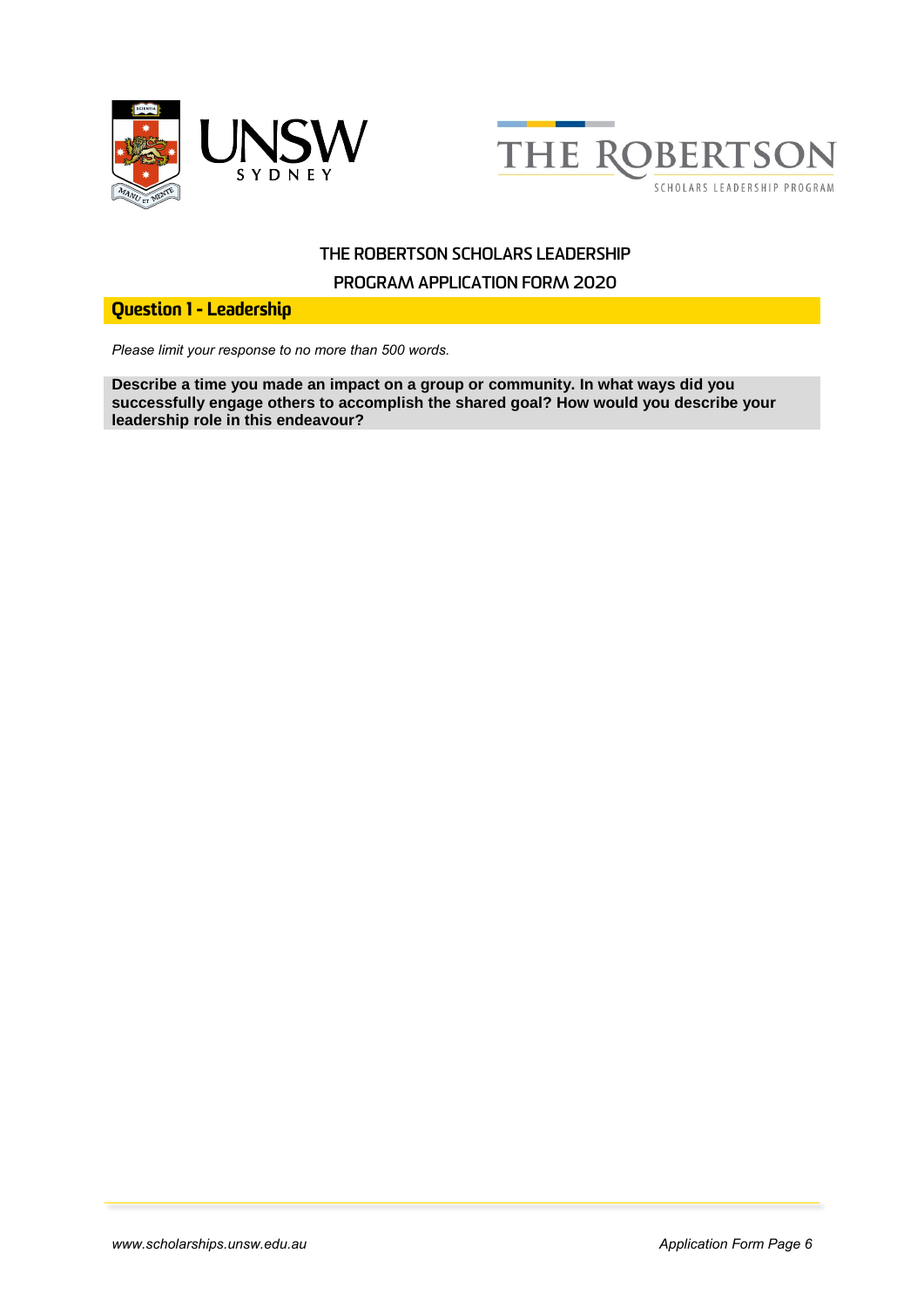



#### **PROGRAM APPLICATION FORM 2020**

#### Question 2 - Character

*Complete only ONE of the two questions below. Please limit your response to no more than 500 words.*

**1. Describe a time you found yourself in an uncomfortable or difficult situation. How did you cope with it and what did you learn from it?**

**OR**

*2.* **Tell us about a time you worked with someone with whom you disagreed on a significant matter. Were you ultimately successful? How could you have worked together to be more effective?**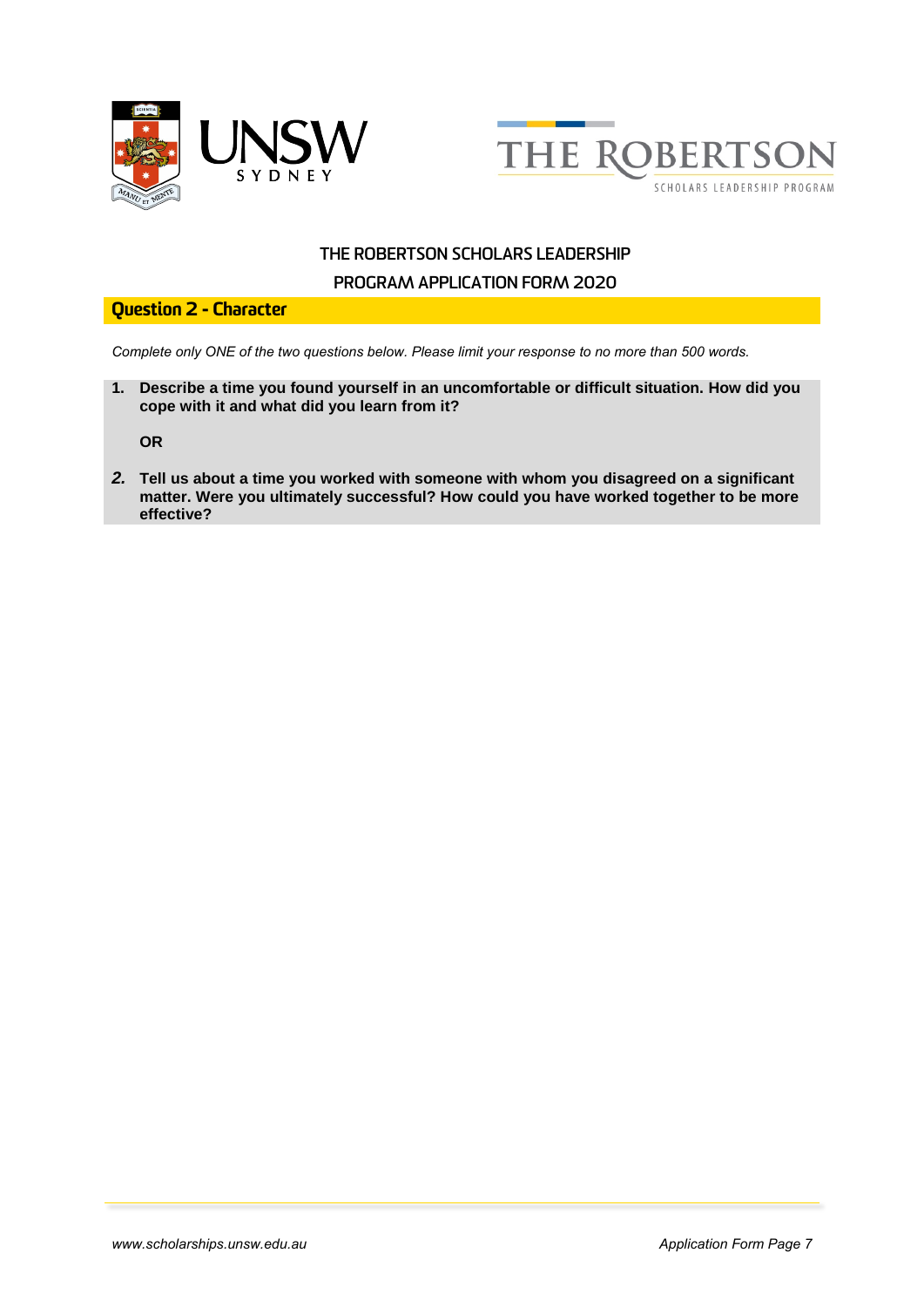



#### **APPLICATION FORM 2020**

## Question 3 - Intellectual Curiosity & Innovation

*Complete only ONE of the two questions below. Please limit your response to no more than 500 words.*

**1. We are surrounded by job opportunities and occupations that did not exist a decade ago. Professor Cathy Davidson suggests that 65 percent of students today will end up working in fields that have yet to be invented. What future job that does not currently exist would you love to explore and why?**

**OR**

*2.* **They say a "picture is worth a thousand words" (though we're only giving you 500). Submit a picture or photo and tell us how it relates to your intellectual curiosity or innovative spirit.**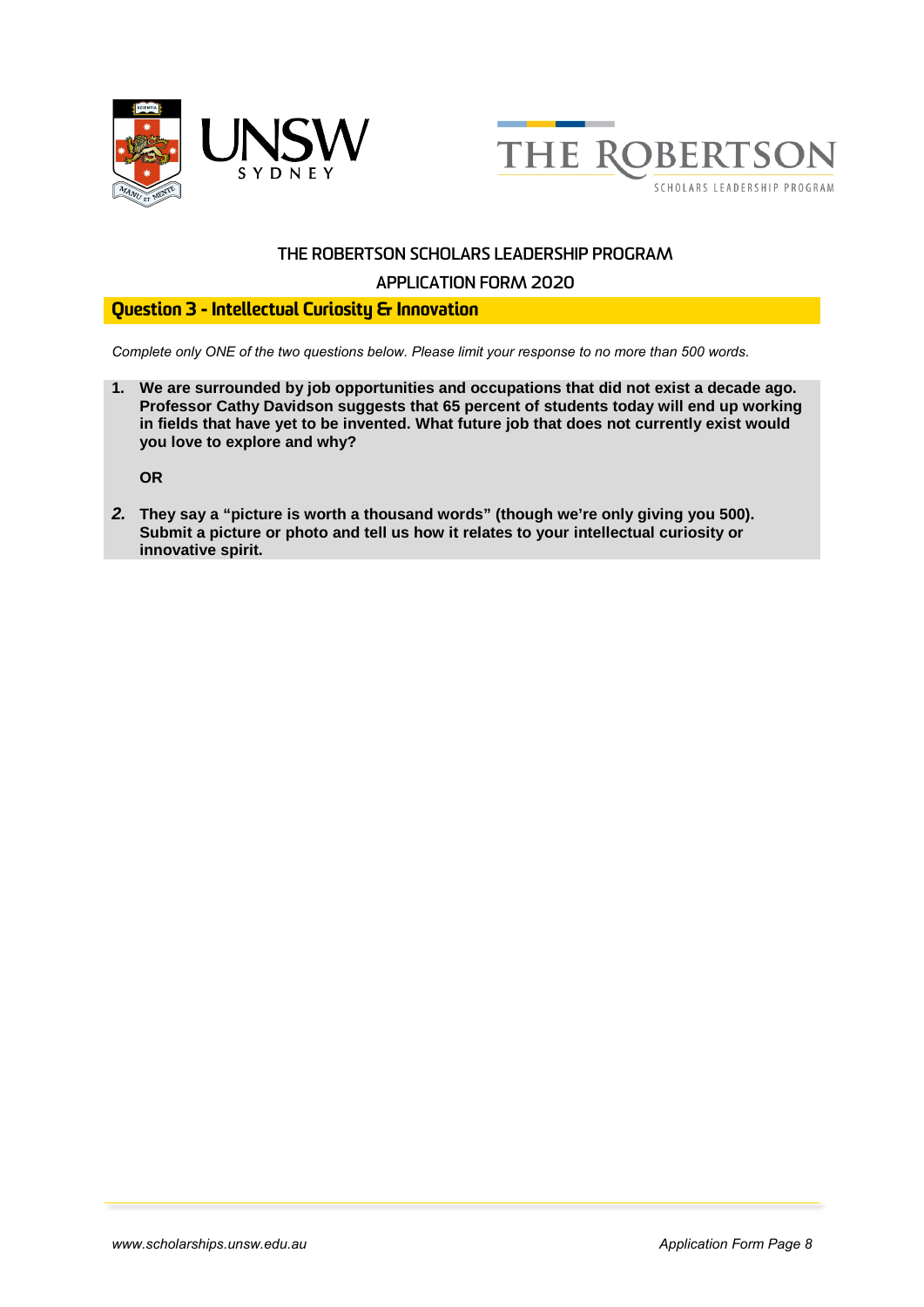



#### **APPLICATION FORM 2020**

#### Recommendation Letters

**You must provide two confidential recommendations as part of this Application Form. The first** *a Mentor Recommendation, the second an Academic Recommendation. It is your responsibility to contact your referees and ask them to send their reports to: The Manager, UNSW Scholarships, UNSW Sydney NSW 2052 or by email to [scholarships@unsw.edu.au.](mailto:scholarships@unsw.edu.au) Referees should not be asked to send their reports to you. References MUST be clearly marked with your full name AND the name of the scholarship for which you are applying.* 

#### **Mentor Recommendation Instructions**

*For Students:* The first recommendation should be completed by an advisor or mentor (e.g. a Student advisor, employer, community organisation leader) who knows you well and can speak to your impact as a leader within the student body and/or community as well as your character, motivation, leadership qualities and integrity. The Mentor Recommender should not be a member of your family.

*For Mentor Recommenders:* The Robertson Scholars Leadership Program is a leadership development program that seeks students who have shown evidence of impact as a leader within the student body and/or community. Mentors should also comment on the applicant's character, motivation, and integrity, whether the applicant is goal orientated or their ability to effectively communicate.

On the form provided, or on a separate Microsoft Word (\*.doc or \*.docx) or Adobe Acrobat (\*.pdf) document, help us better understand this student's leadership ability, noting any particular strengths, the impact that they have and the type of person that they are.

#### **Academic Recommendation Instructions**

*For Students:* The Academic Recommendation should be completed by someone within your school community who can elaborate on your mind (curiosity, analysis and knowledge). The Academic Recommender should not be a member of your family.

*For Academic Recommenders:* Beyond academic excellence, we want students with an intellectual sense of adventure; students who are curious and imaginative and seek to create their own opportunities to expand the life of the mind (curiosity). We want students who have the ability to examine information critically to create new knowledge (analysis). Do they possess the ability to bring what they learn in the classroom to the world, and what they learn in the world to the classroom (knowledge).

On the form provided, or on a separate Microsoft Word (\*.doc or \*.docx) or Adobe Acrobat (\*.pdf) document, help us better understand this student's background or interests that would help us accurately evaluate his/her academic ability. Noting any exceptional difficulties or challenges that he/she has overcome or any out-of-school activities such as research or special enrichment programs that demonstrate intellectual curiosity.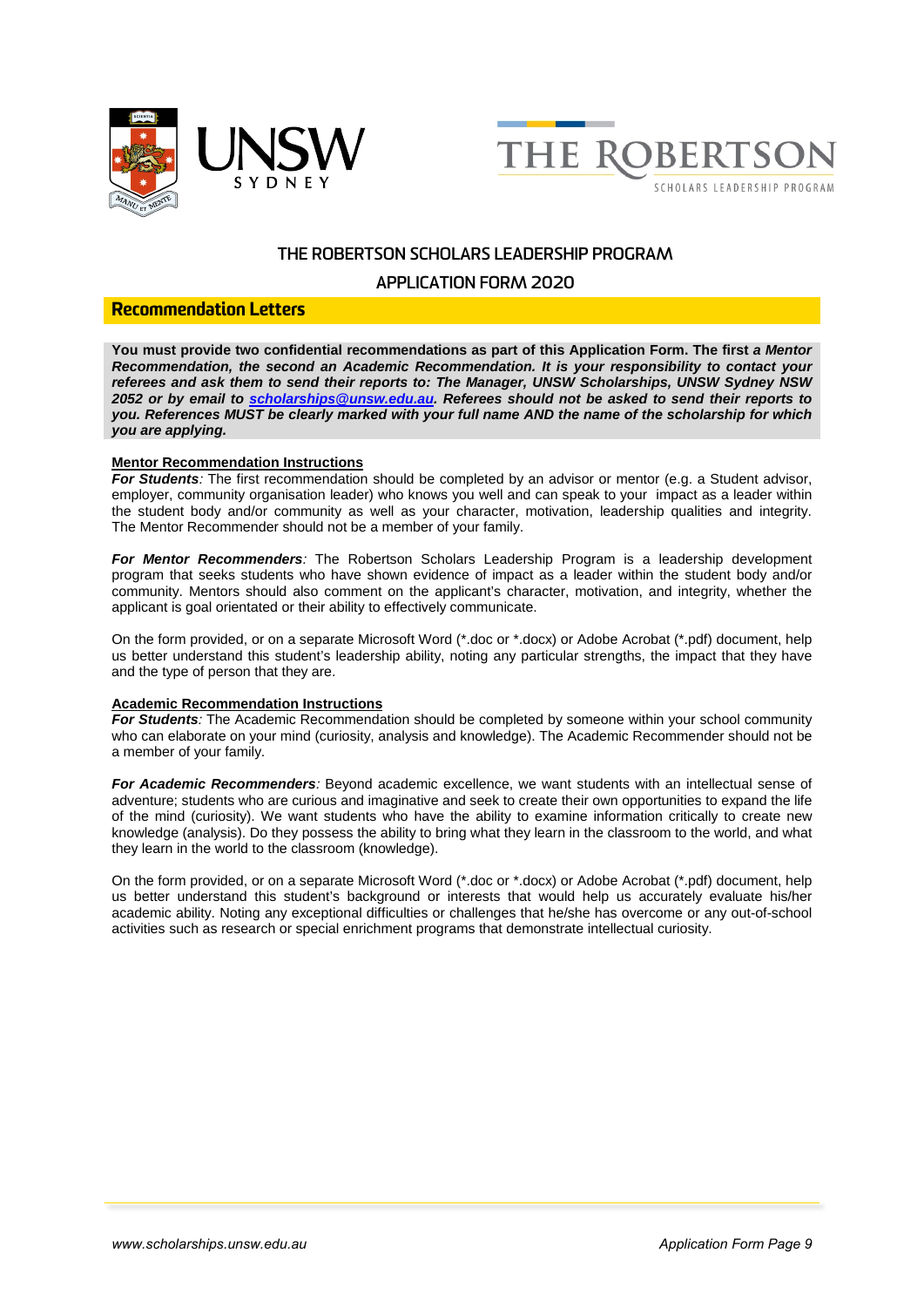



#### **APPLICATION FORM 2020**

#### MENTOR RECOMMENDATION

**Applicant Name: UAC No:**

**Applicant's School:**

**This report is due by: 1 December 2019**

**Please provide a confidential reference (MENTOR RECOMMENDATION), on this form, for the above named student. This reference will only be used by UNSW Scholarships in determining the applicant's eligibility for the Robertson Scholars Leadership Program.**

**Where to send this report:** The Manager, UNSW Scholarships, UNSW, Sydney NSW 2052 or email to: [scholarships@unsw.edu.au](mailto:scholarships@unsw.edu.au)

| Referee's Name:   | <b>Position:</b> |
|-------------------|------------------|
| <b>Signature:</b> | Date:            |